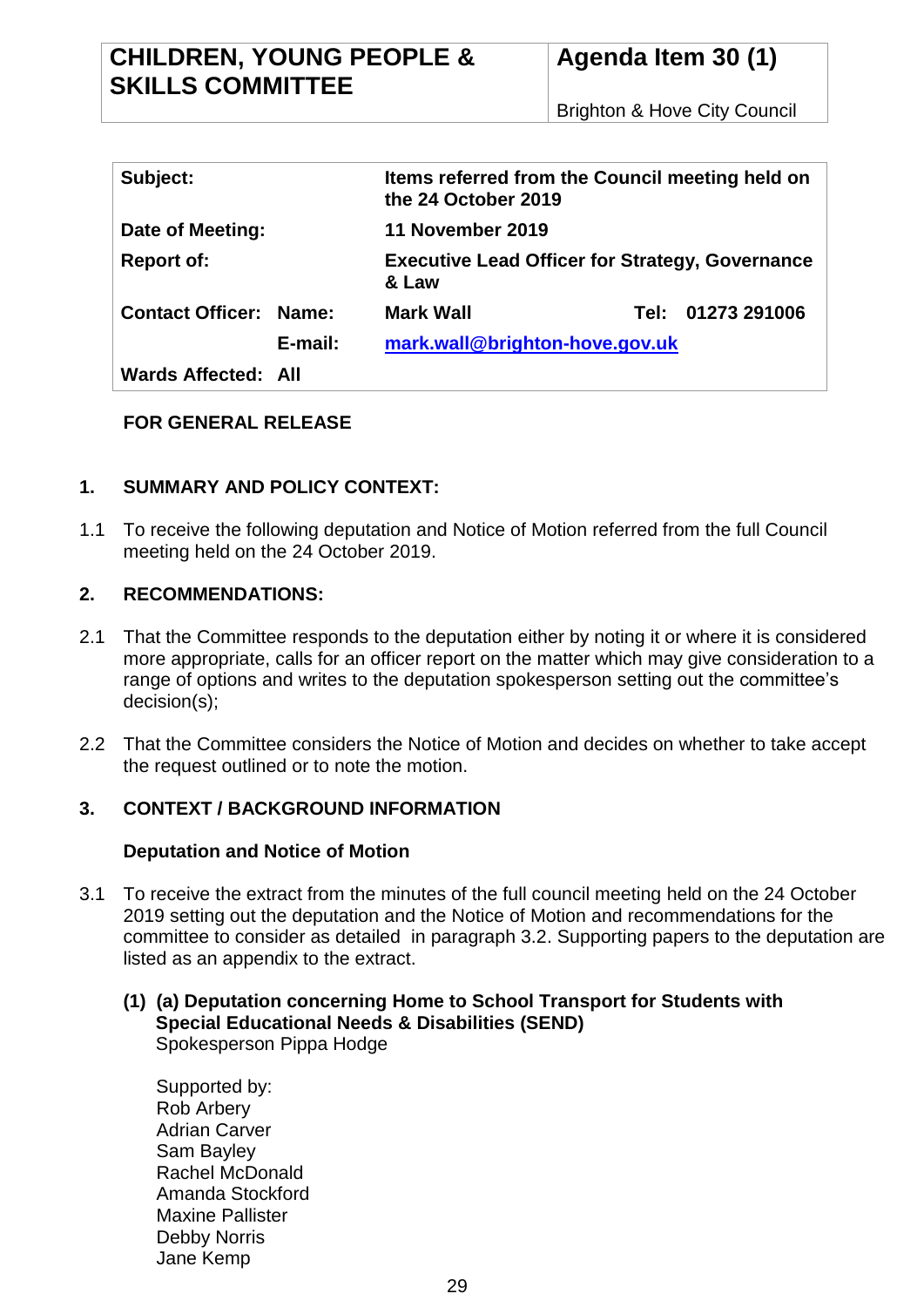# **(1) (b) Notice of Motion – Home to School Transport**

This council resolves to ask the Children, Families & Skills Committee to urgently establish a cross-party Member led Policy Panel consisting of six Members, two from each political party, and chaired by a Member of the Opposition. It would have the remit to, inter alia, review and discuss solutions to resolving the current negative impact on schools, families, children and young people and generally the implementation of the home to school transport service; and oversee any results of the external investigation proposed by the Administration.

3.2 Extract from full Council:

# **COUNCIL**

## **4.30pm 24 OCTOBER 2019 HOVE TOWN HALL, - COUNCIL CHAMBER**

#### **MINUTES**

**Present**: Councillors Phillips (Chair), Robins (Deputy Chair), Simson, Allcock, Bagaeen, Barnett, Bell, Brennan, Brown, Childs, Clare, Davis, Deane, Druitt, Ebel, Evans, Fishleigh, Fowler, Gibson, Grimshaw, Hamilton, Heley, Hill, Hills, Hugh-Jones, Janio, Knight, Lewry, Lloyd, Mac Cafferty, Mears, McNair, Miller, Moonan, Nemeth, Nield, O'Quinn, Osborne, Peltzer Dunn, Pissaridou, Platts, Powell, Rainey, Shanks, C Theobald, West, Wilkinson and Williams.

# **PART ONE**

## **37 DEPUTATIONS FROM MEMBERS OF THE PUBLIC.**

- 37.1 The Mayor reported that three deputations had been received from members of the public and noted that there was a Notice of Motion listed at Item 45 (3), Home to School Transport – Policy Panel on the agenda which related to the first deputation. She was also aware of an amendment to the notice of motion from the Green Group and would therefore take the motion and the amendment directly after the deputation had been made and responded to.
- 37.2 The Mayor also noted that some of the people supporting the first deputation had been delayed and therefore invited Mr. Rolfe as the spokesperson for the second deputation to come forward and address the council.
- 37.6 The Mayor then invited Ms. Pippa Hodge as the spokesperson for the first deputation to come forward and address the council.
- 37.7 Ms. Hodge thanked the Mayor and stated that, Children as young as 4 or 5 years old, rely on this Service to take them safely to/from the setting named in their Education, Health & Care Plan (EHCP) in line with Statutory Duties\* (Appendix 2). Numbers are rising year on year. The previous 4-year Contractor Framework expired in August 2019. Several years of Contractor consistency created effective links between Schools/Colleges, Parent Carers (& their CYP) and the local Brighton Contractors (Community Transport take many of the children using wheelchairs, some with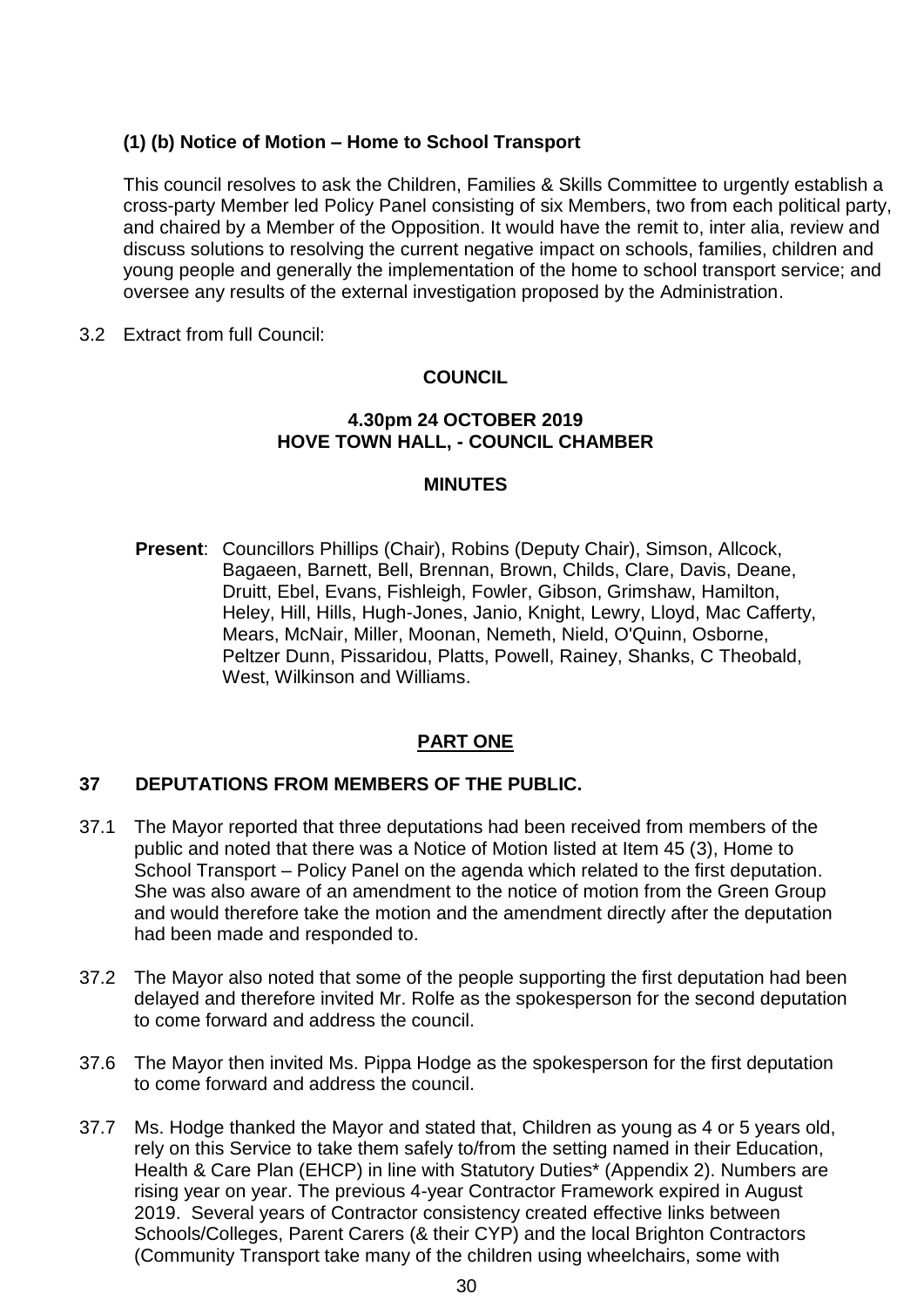profound and multiple learning disabilities). Whilst not without glitches, the longstanding system centred around acquired SEND/Autism training & awareness, plus familiarity with pupils individually, which built trust and delivered a reliable service. Crucially:

Each child was recognised as an individual with discreet Core Support Needs, e.g. living between 2 parents' homes, or being a child who regularly went to Respite (their Care package), or specialist clubs, to enhance Life Skills. This essential community cohesion was recognised as a fundamental factor in 'Whole Child' Wellness and Development, upholding Equalities and City CYP Key Principles

Drivers and Escorts, supported by back offices, used their common sense and route knowledge to minimise the stress for children, ensure that they arrived on time and ready to learn, and to enable working parents to meet their obligations, or get other young children to school.

When possible, Drivers and Escorts remained with their cohort of children, building up trust and assisting that difficult transition between home/school/home which many youngsters with SEND, especially those with Autism &/or Sensory Processing Difficulties, typically find overwhelming.

In March 2019, a Dynamic Purchasing System/DPS (a bid-down system) to reduce Overspend was proposed by Edge Public Solutions (employed as Advisors in January 2019). A DPS approach had been discussed at Policy, Resource & Growth Committee (11/10/18\*). Meeting minutes (Conclusion 7.2) authorised a new framework, but not a DPS (since the simulated desktop exercise did not prove the anticipated savings to the Committee's satisfaction). Nevertheless, a DPS was approved, via Urgency Powers (March 2019) without passing back through PRG or CYP Committees. As a direct result of these changes the transport scheme is failing to safeguard our children.

We Request A Full Cross-Party Scrutiny Group So This Never Happens Again. We ask Councillors from each party to fulfil your Responsibilities and personally conduct a beginning to end scrutiny of events, in keeping with your stated civic duties as elected councillors.

We challenge the logic & validity of the Independent Review: this was again presented as a 'fait accompli'; 'Officers investigating Officers' cannot be 'independent' (every LA is facing Transport issues); Parent Carers do not want to speak with yet more Officers from another Authority when they struggle with their own; Officers will leave once their report is submitted, and there will be no accountability for changes or a safe framework legacy. You are our Councillors & Moral Guardians of Civic Services. Please, put our City's Children above local Politics. We must learn how this has gone so shockingly wrong. No more personal cost to our children's physical safety, mental wellbeing and education; or to families; no more 'wait and see if there are incidents'; no more financial cost of outsourcing to '3<sup>rd</sup> parties' from our City Budget. Councillors, we are beyond apologies, please act.

37.8 Councillor Allcock replied, Thank you for your passionate and heartfelt deputation Pippa. Obviously, we have been in contact before today in person and by email, but I am glad to have your direct input at this meeting, as I am sure all elected Members are.

I hope you are able to accept that there has been full recognition of the problems that some parents faced at the start of this term and I know that for some this is still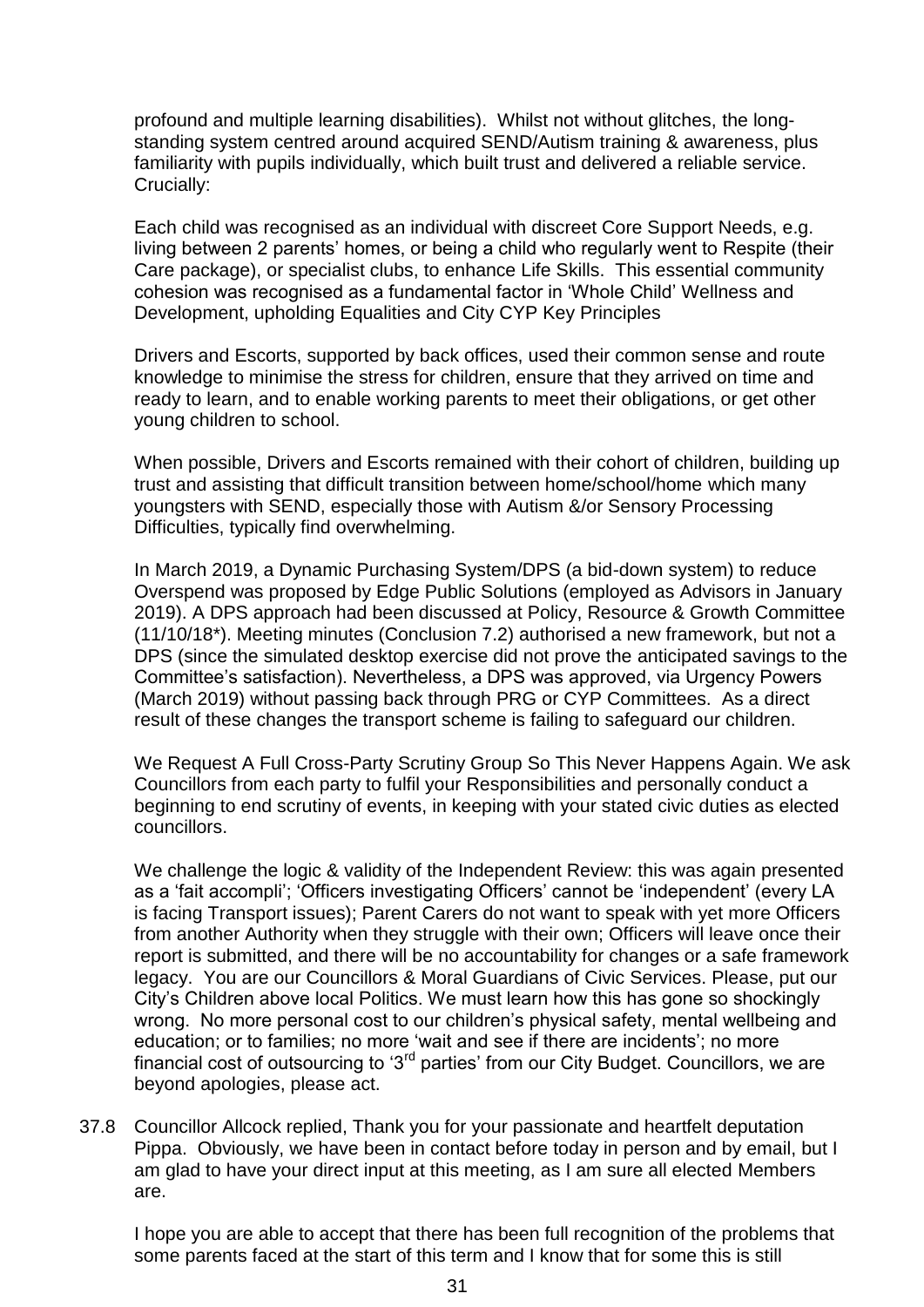ongoing. Arrangements certainly did not proceed as planned. This should not have happened, and no one wants this to happen again. I want to repeat this unreserved apology today. But I also want to reassure you and all parents and carers that we will not rest until this situation is completely resolved.

I understand we urgently need to re-build trust between the community and the local authority and therefore, as an Administration, we believe it is important that a review is carried out. A review that will be fully independent of the Council which will be asked to investigate all areas of the home to school transport function, including the initial decision-making process to change the arrangements. Lead reviewers have already been identified and a decision on this will be made by me in consultation with the Chair of the Audit & Standards Committee and PACC. In addition, following a suggestion from PACC, the review will be supported by a representative from Contact – a national charity working with the families of disabled children who will also get in touch with families directly. Contact is not a Local Authority service and is not staffed by council officers. We are also considering other ways to enable greater levels of parent/carer oversight of the review.

We want a level of scrutiny and challenge to make sure that we learn all there is to learn from this and so we can use that knowledge to make improvements. We know this will not be comfortable, but it needs to be done and done quickly so that any improvements can be implemented as soon as they are identified. The final draft of the terms of reference for the Independent Review have now been agreed which, again, incorporates valuable input from the Parent and Carer Council as well as the suggestions of the Chair of the Audit & Standards Committee. At our request these are drawn as widely as possible. As Chair of this committee I promise you that I want every aspect looked at and when I say no stone unturned I mean it.

Representative groups, many of them here today, as well as individual families affected must and will have the opportunity to share their views and experiences with the reviewers, as part of their work. I know that you, and others are asking for an internal, cross-party Member led Policy Panel, and we are more than happy to work with Members to provide this additional layer of scrutiny. But our first priority has always been to resolve the problems our young people and their families have faced, with the scrutiny and review now running alongside. Having an independent outsider working on this as well will, we hope, encourage greater openness and transparency. Of course, we completely understand why other elected Members want answers to questions and a degree of oversight themselves*.* So, as well as encouraging councillors across the spectrum to engage with, and contribute to, the Member-led panel and the Independent Review, I have agreed that there could be a that a short report to provide a progress update on the independent review and the current situation with Home to school transport brought to the next meeting of the Children Young People & Skills Committee in November. Members will have an opportunity there to ask questions about the review.

Once the Independent Review is completed as planned, it is anticipated that a further, final report will be brought to the January meeting of the CYPS committee. The committee system in Brighton & Hove is designed to give opportunities for councillors to both set policy at committees and also to scrutinise the work of the council. I expect and hope that councillors will want to ask questions about any recommendations coming from the review and also to be assured that actions are in place to address these recommendations. Future meetings of the CYPS committee and reports from the policy panel will provide robust opportunities to scrutinise progress.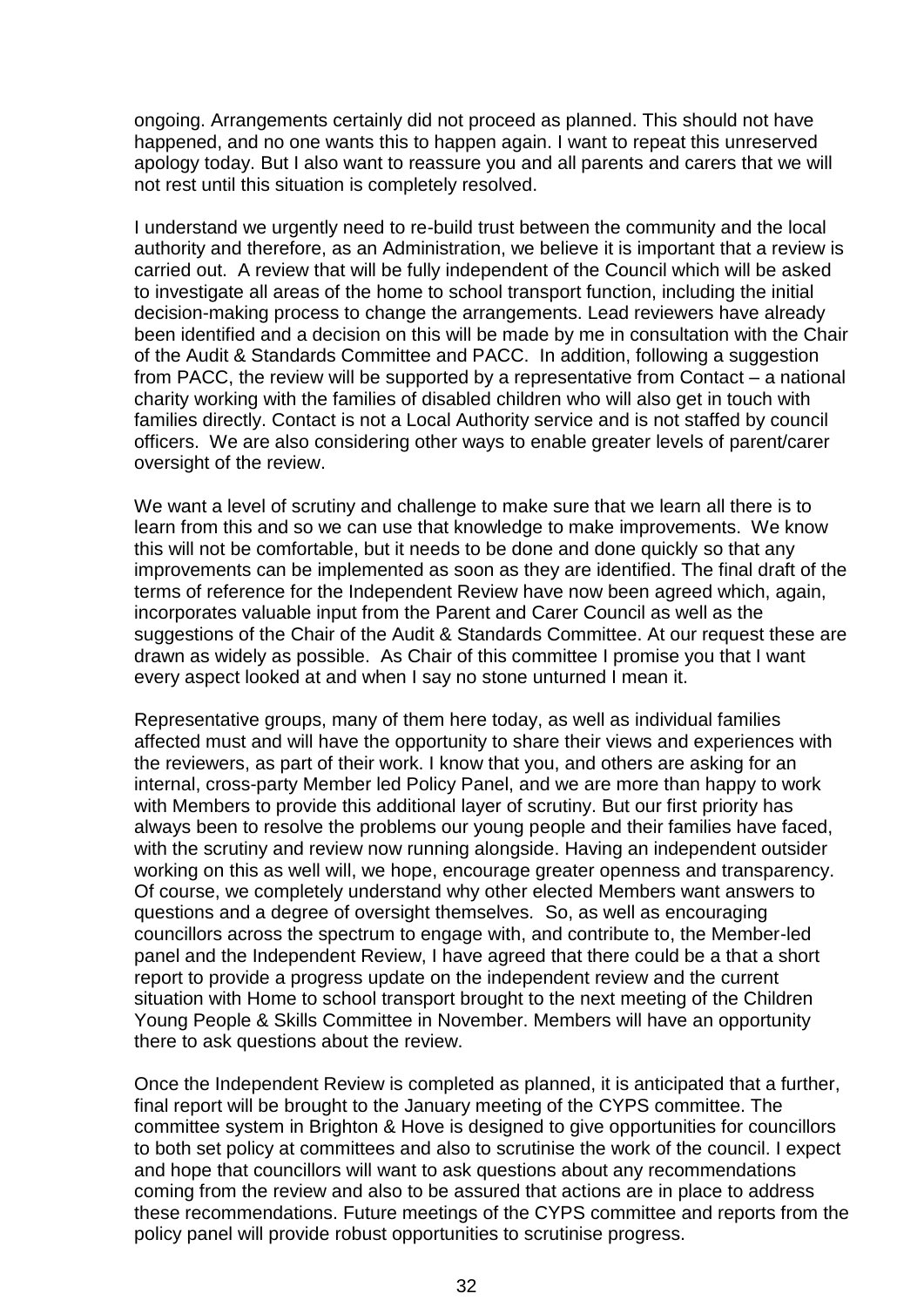By its definition, an Independent Review ensures that all areas of the council's work can be explored as part of the review without any party-political influence getting in the way of the changes that I'm sure families in the city would want for the future. If the CYPS committee or the Policy Panel continues to have concerns, then these can also be referred to a future meeting of Full Council. It is vital therefore that we learn from what went wrong and make changes for the future.

## **45 NOTICES OF MOTION.**

## **(3) HOME TO SCHOOL TRANSPORT – POLICY PANEL**

- 37.9 The Mayor then invited Councillor Mears to move the Notice of Motion, Item 45 (3) on the agenda.
- 37.10 Councillor Mears thanked the Mayor and Ms. Hodge for bringing her deputation to the meeting. She stated that all Members had a responsibility as corporate parents and to ensure that the home to school transport service met the needs of the children concerned. She acknowledged that all new contracts experienced teething troubles, but it was clear this contract was not fit for purpose. Members had raised questions at the committee and expressed concern over the lack of Member oversight for the contract. Hence the motion called for a cross-party Member Panel to review the process of issuing the contract and to feed into the Independent Review. She also confirmed that she was happy to accept the Green Group's amendment.
- 37.11 Councillor Simson formally seconded the motion and reserved her right to speak in the debate.
- 37.12 Councillor Clare stated that she wished to thank the parents and children for attending today's meeting and that she believed the changes to the contract had led to an unacceptable level of distress for them. She welcomed the proposal for an Independent Review but agreed that there was a need to begin reviewing the process as soon as possible and therefore the amendment sought to add to the notice of motion.
- 37.13 Councillor Hugh-Jones formally seconded the amendment.
- 37.14 Councillor Knight stated that no-one had wanted to be in the position that currently existed and fully supported the apology given by Councillor Allcock. However, there was a need to move forward and take action and to understand the decision-making process so that improvements could be made. She welcomed the cross-party panel as it would enable Members to review matters and provide transparency and accountability. She hoped that all councillors would work together to resolve the difficulties and to regain the trust of parents and the young people.
- 37.15 Councillor Bell expressed his concern over how the situation had been reached and his frustration that having raised questions previously at committee these had not been addressed. He believed it was appropriate to have a cross-party Member Panel and hoped that it could begin its review as soon as possible.
- 37.16 Councillor Simson noted that the value of the contract had meant it fell below the threshold for a report to have to come to committee, however she felt for such an important matter, Members should have had oversight. She questioned whether the Independent Review would be fully independent given that the decision to award the contract was taken under delegated powers. She fully supported the need for a cross-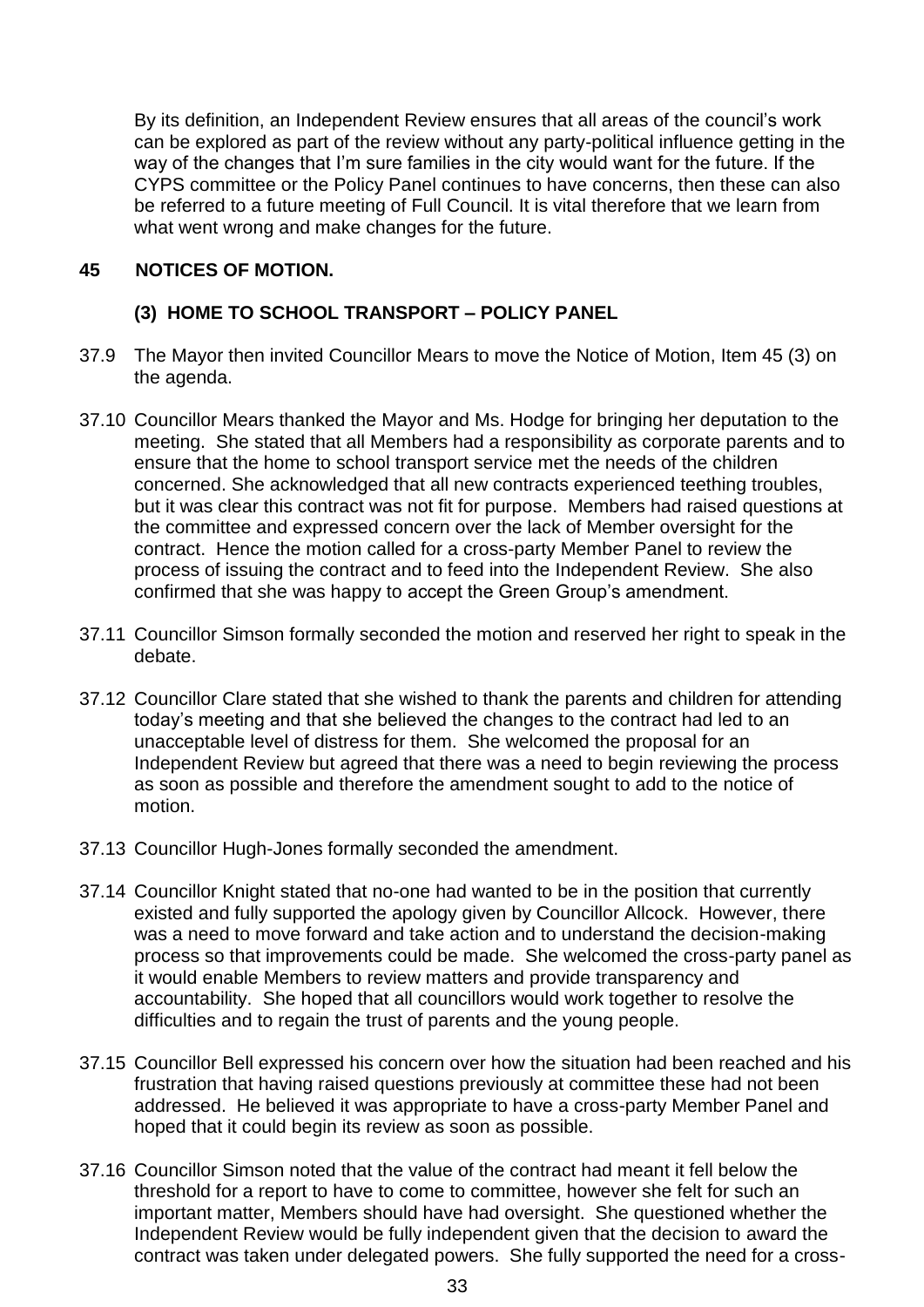party Member Panel and hoped that lessons could be learnt in regard to the process of awarding the contract and a solution found to the current problems with the contract.

- 37.17 Councillor Mears noted the comments and stated that it was important for Members to be involved in the review process and the cross-party Member Panel would enable that. She hoped it would then be able to feed into the Independent Review and that all parties concerned would have the opportunity to input into the review process.
- 37.18 The Mayor thanked Ms. Hodge for attending the meeting and speaking on behalf of the deputation. She explained that the points had been noted and the deputation would be referred to the Children, Young People & Skills Committee for consideration. The persons forming the deputation would be invited to attend the meeting and would be informed subsequently of any action to be taken or proposed in relation to the matter set out in the deputation.
- 37.19 The Mayor then noted that the amendment to the Notice of Motion had been accepted and therefore put the following motion as amended to the vote:

"This council resolves to ask the Children, Families & Skills Committee to urgently establish a cross-party Member led Policy Panel consisting of six Members, two from each political party, and chaired by a Member of the Opposition. It would have the remit to, inter alia, review and discuss solutions to resolving the current negative impact on schools, families, children and young people and generally the implementation of the home to school transport service; and oversee any results of the external investigation proposed by the Administration."

37.20 The Mayor confirmed that the motion had been carried unanimously.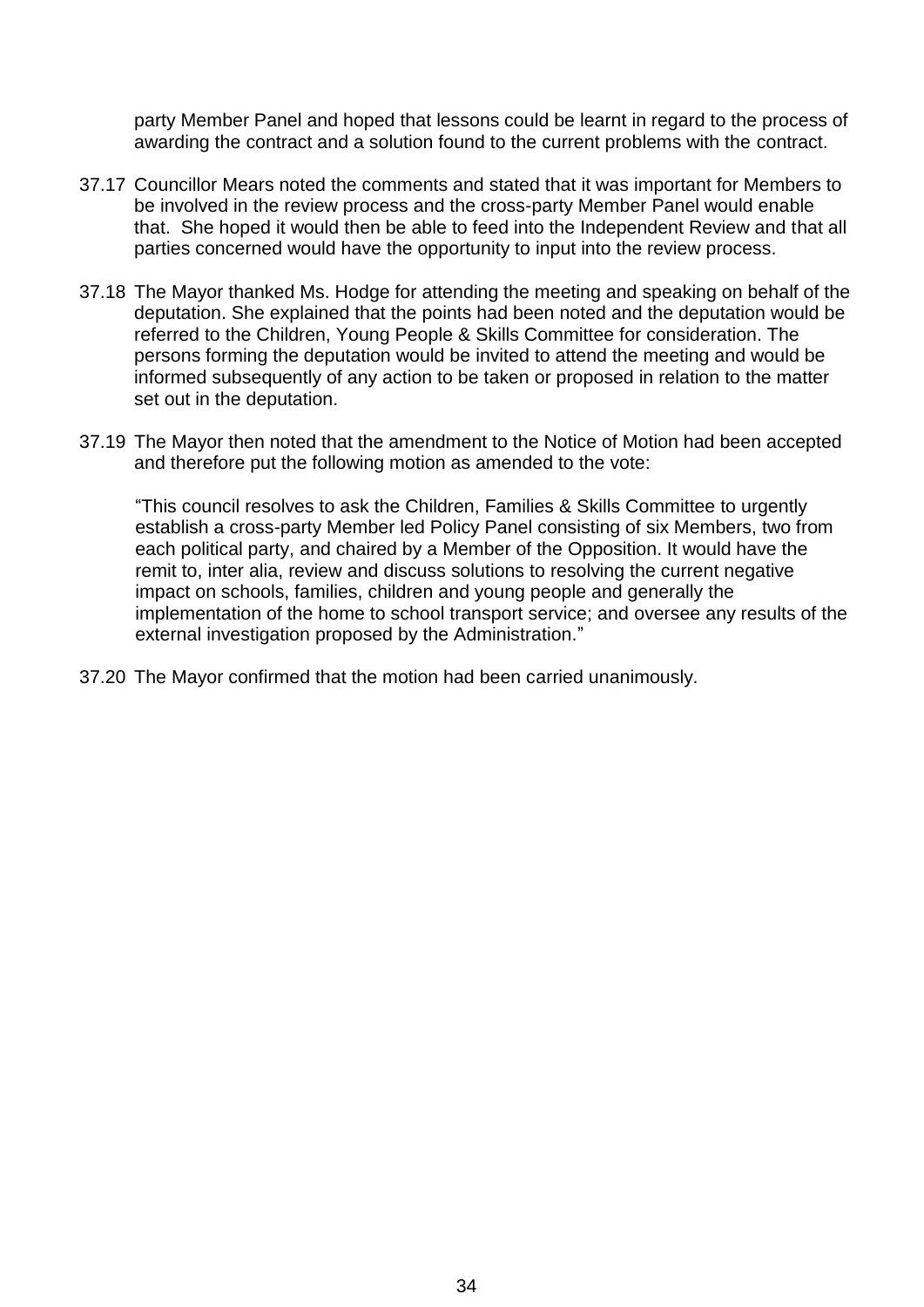## Deputation:

#### Para 1

There has been a tsunami of Reported Incidents about Safeguarding Issues; vulnerable pupils with no Escort; pupil-pupil assaults; assaults on Escorts/Drivers; vehicles failing basic safety standards (below the "Blue Book"); DBS Certificates not checked, Personal Handling or Training (eg Epilepsy) not in place; Safety Sheets/Risk Assessments not provided to Contractors; distressed pupils self-harming on journeys of up to 90 minutes; waiting 30 minutes or more to get off once at school; children late/disruptive to class, lost planning/teaching time; students losing *significant* learning time while they try to recover from overcrowded stressful journeys, day after day, week after week. Transport/Edge have received *daily* calls and emails from Schools, Parents, Contractors and the PaCC, who have a 6 week Record\* of Complaints. Parents report being bullied into "take it or leave it" unsafe solutions amid their fear of losing jobs. Fragile family life/function is disrupted by the impact.

We are concerned that the 2016 Equalities Impact Assessment\* was not updated, allegedly not necessary as Eligibility & Process are unchanged. Recruiting Edge operationally (already paid £96,356.68 in just 3 months to date) and devolving responsibility for Equalities and operational decisions from Contractors back to Transport/Edge (meaning no adjustments that incur 'cost' may be made without their agreement) is a wholescale change with grave consequences for our most vulnerable young citizens. This falls shamefully below our City's stated Aspirations & Values\*.

#### **Appendix 1: \*Documents & Chronology of Meetings/Responses Regarding Home to School Transport Provision for Students with SEND**

#### **Brighton & Hove Corporate Plan & City Vision & Values 2015-2019 -** [Corporate Plan](https://www.brighton-hove.gov.uk/sites/brighton-hove.gov.uk/files/Brighton%20%26%20Hove%20City%20Council%20Corporate%20Plan%202015-2019%20The%20way%20ahead.pdf)

The city's vision is the council's vision "Brighton & Hove – the connected city. Creative, dynamic, inclusive and caring. A fantastic place to live, work and visit" (especially these Priorities: Increasing Equality; Active Citizenship; Children & Young People; Health & Wellbeing; Community Safety & Resilience)

#### **Equalities & Impact Assessment 2016** (CS37 first written 2015, available on request)

**Policy, Resources & Growth Committee** (Item 64 11<sup>th</sup> October 2018 Pages 489 – 500) [https://present.brighton-hove.gov.uk/Published/C00000912/M00008107/\\$\\$ADocPackPublic.pdf](https://present.brighton-hove.gov.uk/Published/C00000912/M00008107/$$ADocPackPublic.pdf) 7.2 Conclusion: approved a new framework and advised against a DPS approach

January 2019 Edge commence work in advisory capacity

March 2019

Urgency Powers applied by Executive Director Families Children & Learning, Pinaki Ghoshal, according to Part 6.2 Part A 7(2) of the council's Constitution, consultation with Chair of Children, Young People & Services Committee, and consent given to procure the Dynamic Purchasing System

## **Parent Carer Consultation Groups** (25/26<sup>th</sup> June 2019)

https://paccbrighton.org.uk/wp-content/uploads/2019/07/PaCConnect-transport-minutes-June19.pdf Meetings held for all Parents and Carers to attend at Hill Park School and Downs View School. Information regarding new system, core operating principles and Q&A Attended by Richard Barker (Transport Manager) and Stuart Cooper (Edge Public Solutions)

**Policy, Resources & Growth Committee** (Item 16 11<sup>th</sup> July 2019 pages 255 – 260) [https://present.brighton-hove.gov.uk/Published/C00000912/M00009322/\\$\\$ADocPackPublic.pdf](https://present.brighton-hove.gov.uk/Published/C00000912/M00009322/$$ADocPackPublic.pdf) Use of Urgency Powers in Relation to Transport Services for Vulnerable Children and Adults *~~ 25th July Last Day of Summer Term ~~*

#### **PaCC Emergency Position Statement** (3rd September 2019)

https://paccbrighton.org.uk/wp-content/uploads/2019/09/Home-to-School-Transport-PaCC-Emergency-Position-Statement-final-3.9.19-4.pdf

*~~ School Term Commences 6th September 2019 ~~*

**PaCC Document of Concerns on behalf of PaCC Families** (11<sup>th</sup> September 2019)